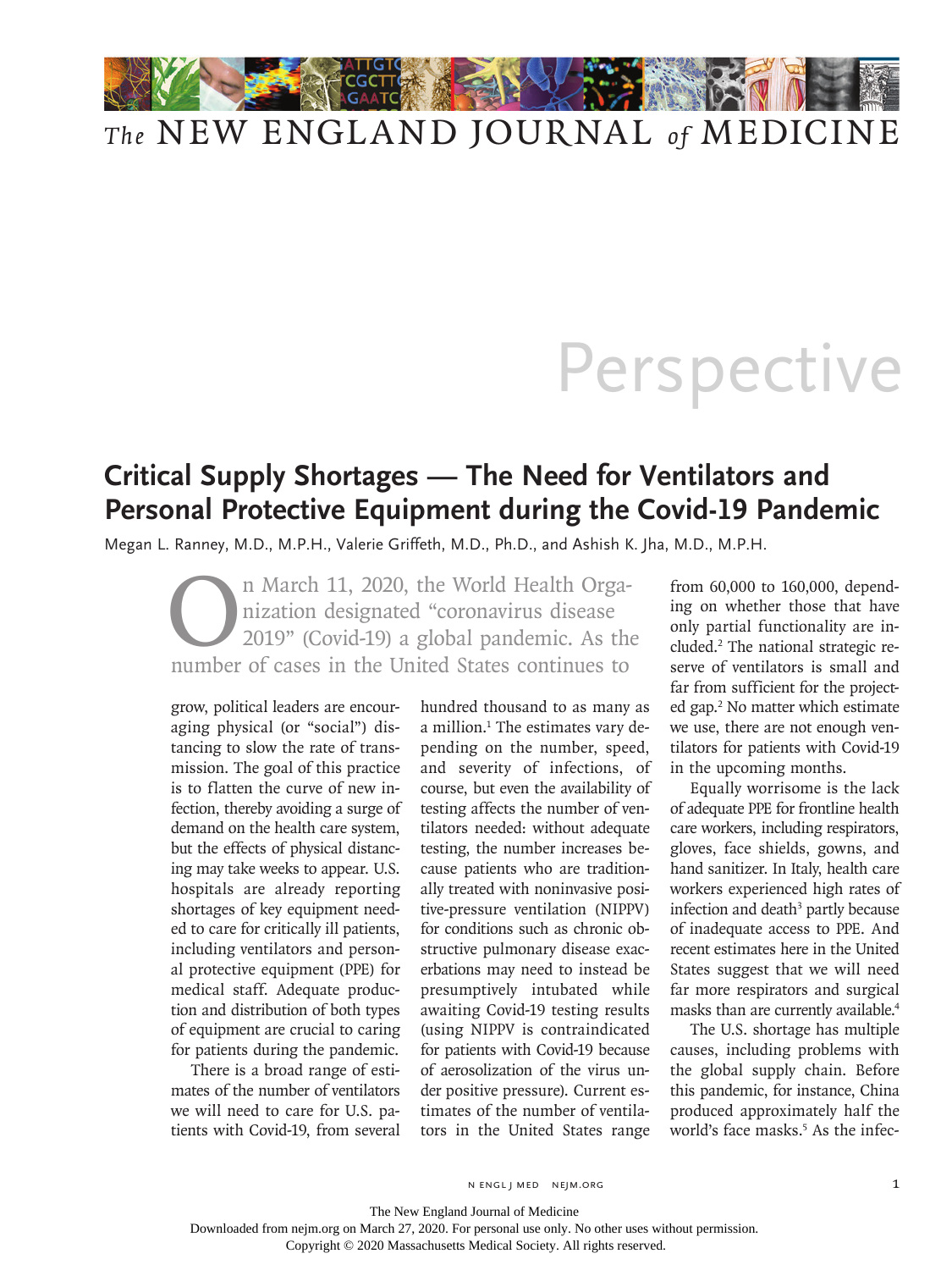tion spread across China, their exports came to a halt. Now, as the infection spreads globally and transmission in China slows, China is shipping masks to other countries as part of goodwill packages. The United States has not been a major recipient.<sup>5</sup>

The shortages have led to pleas from individual U.S. health care providers trying to secure adequate supplies of PPE. The situation has become so dire that some providers are using social media (with tags like #GetMePPE) and have even set up websites to obtain PPE directly. The Centers for Disease Control and Prevention (CDC) recommends that during crisis situations, N95 respirator masks be used only during aerosol-generating procedures, but that means risking exposure of health care workers using less protective surgical masks around patients with confirmed or suspected Covid-19 infection. Additional guidelines from the CDC include reusing masks and respirators intended for one-time use and, if stocks are fully depleted, using scarves or bandanas. The evidence to support these recommendations is thin.

What can we do to close the gap between the need and the availability of ventilators and PPE? We need a multipronged strategy. First, the Defense Production Act (DPA) allows the President to direct private companies to produce equipment needed for a national emergency. The President should use this power to begin to close the gap. But simply demanding more ventilators won't be enough — there are only a few companies that have the expertise to make these devices. The federal government should not only direct these companies to maximize production, but should also order their suppliers and others to maximize the availability of raw materials. Finally, the federal government needs to bring other industries into this effort. Automakers, for instance, have said they might have the capacity to make ventilators. It would be helpful to engage them to see whether and how quickly they can contribute to boosting ventilator supply.

For PPE, the solutions are somewhat different. While the DPA is important for directing private-sector companies to make more PPE, there are additional options as well. U.S. factories, for instance, already produce millions of N95 respirators each month, but most of these are produced under standards not approved by the Food and Drug Administration (FDA). The government recently lifted the FDA standards, stating that N95s approved by the National Institute for Occupational Safety and Health could be used by health care workers. Nevertheless, few state health departments or hospital systems have been able to procure this PPE.

State governments could encourage companies in their communities that might be able to shift production to making this equipment to do so. The elements of PPE are complicated but don't require the intensive capital that ventilator manufacture demands, so smaller regional companies can play a key role in filling the gap. State partnerships with these companies will take ingenuity, meaningful resources, and a relaxation of less essential regulatory requirements.

Another role for government and the health care system must be to reduce hoarding of PPE and to tap into already existing stockpiles. Masks and gloves are used in many nonmedical settings — construction companies, laboratories, artists, and even the sets of some television shows have stores of these items. Though there has already been a grassroots effort to donate this PPE to health care workers, a coordinated effort by local governments to collect these supplies would be helpful.

Beyond increasing the supply, a crucial role for the government is to coordinate efforts to ensure that the areas hardest hit at any given time are receiving needed equipment. Individual state governments and health care systems are currently competing for resources, and those resources are not necessarily being distributed on the basis of need. Surges of Covid-19 cases are unlikely to happen in all parts of the country at once, so there is an opportunity to coordinate the filling of gaps. As New York City, for instance, sees a surge of Covid-19 cases, other communities with few cases could share their supplies; New York could then pass equipment on when its surge subsides. Although such sharing can happen informally, some degree of federal coordination would be helpful from government agencies such as the CDC or the Centers for Medicare and Medicaid Services. Partnering with technology companies to track the availability of and projected needs for equipment in real time, ensuring that there is a close match between supply and demand, would also be helpful. Ultimately, this type of coordination could also help in identifying other anticipated supply-chain issues, such as threats to access to pharmaceuticals. A coordinated, nationwide

n engl j med nejm.org

The New England Journal of Medicine

Downloaded from nejm.org on March 27, 2020. For personal use only. No other uses without permission.

Copyright © 2020 Massachusetts Medical Society. All rights reserved.